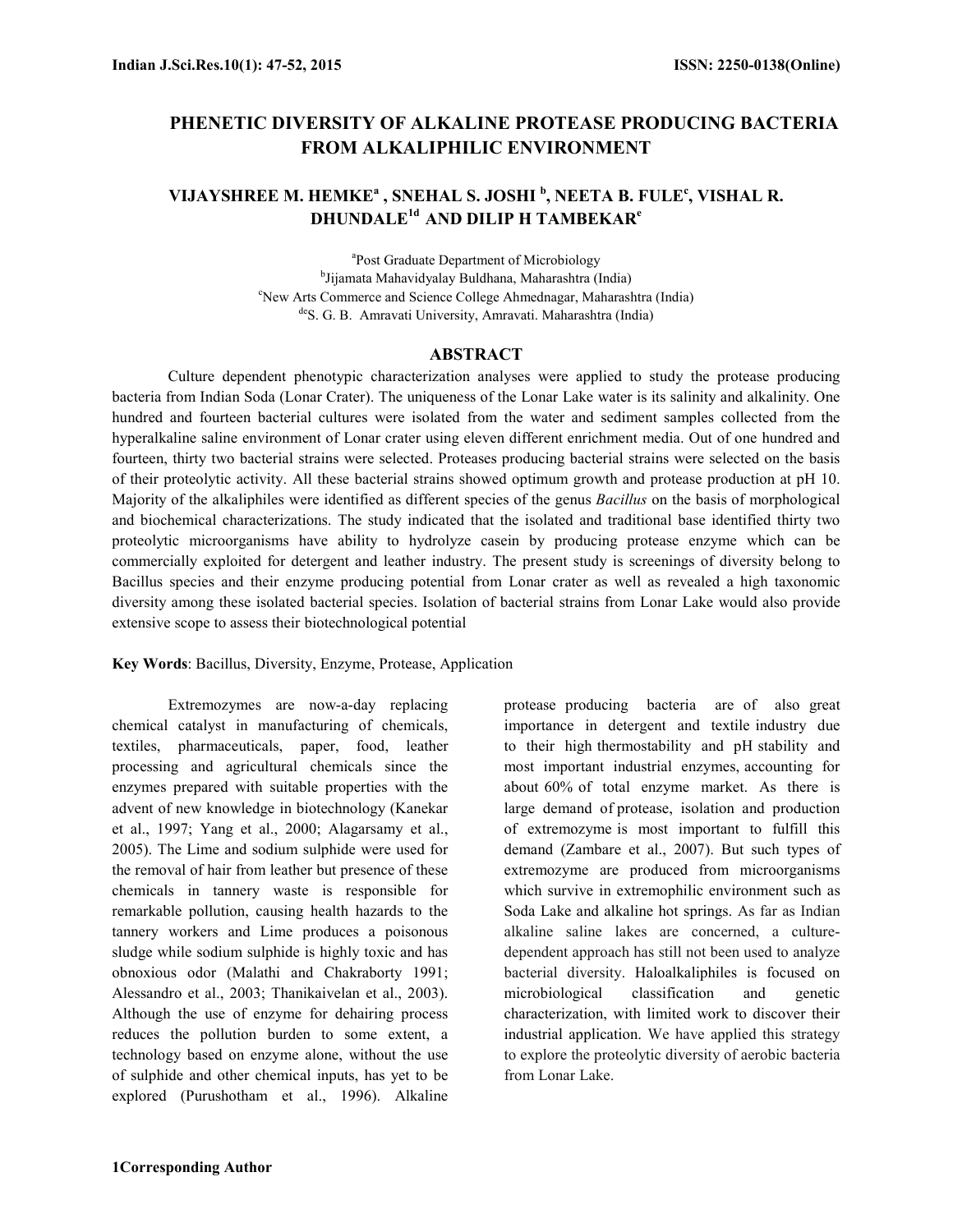### MATERIALS AND METHODS

Enrichment and isolation: Enrichment and isolation of microorganisms Lonar lake water and sediment sample will be collected in sterile bottles and polythene bags respectively, from defined sampling site. Enrichment of water samples and sediment samples were carried out in eleven enrichment media. Well-isolated and differentiated colonies will be transferred to respective medium agar slants (Joshi et al., 2007; Tambekar and Dhundale 2012).

#### Screening for protease production

Screening of bacterial alkaliphiles Individual bacterial colonies will be screened for proteolytic activities on casein agar medium (Casein 1.0, Peptone 5.0, Yeast Extract 1.5, Beef extract 1.5, Sodium Chloride 5.0, Agar 20.0, pH 10). The inoculated plates will be incubated at 37°C for 48 h. The halo zone will be observed for proteolytic activity of the isolates. The isolate will be selected for further characterization and detailed studies.

### Identification of the bacterial culture

 Bacteria identify on the basis of physiological and standard biochemical test according to Bergey's Manual of systematic bacteriology.

#### Statistical Analysis

Statistical analysis of cultural, morphological and biochemical characteristic data were analyzed. Positive and negative results were coded as 1 and 0, respectively. Strain similarities were estimated separately for each physiological group with both simple matching coefficients, and clustering was achieved by average linkage. Cophenetic correlation was also obtained in each method. These computations were performed by the METLAB program.

#### RESULTS AND DISCUSSION

Soda lakes are a specific type of salt lake with high to extremely high carbonate alkalinity, a pH from 9 to 11, and a moderate to extremely high salinity. They are spread all over the world, but located, as most inland salt lakes, in arid and semiarid areas where the evaporative climate favors accumulation of salts in local depressions. These equally extreme conditions make soda lakes a unique ecosystem. In the last decade, special attention has been given to the investigation of the microbial communities in soda lakes using traditional isolation

methods for there biotechnological potential. In the present study, Total one hundred and fourteen isolates obtained in the isolation exercise, cultural, morphological characteristics of all the strains were studied their tolerance of pH, salt and temperature.

Out of one hundred and fourteen, thirty two bacterial culture which were found proteolytic activity. All the bacterial strains were found both alkaliphilic (7-12) and the optimum pH was revealed 10 for all the bacterial culture. Some protease producing bacterial strains were also studied from some moderately halophilic environment (Joshi et al., 2007). Gessesse and Gashe (1997) found both alkalitolerant and obligate alkaliphiles were found and identified by phylogenetic analysis as microbial species found in soda lake microbial population and known for being good protease producers. All the bacterial cultures were found gram positive and spore forming bacilli (Table 1). All the bacterial strains were found stable upto 45°C and several were found thermotolerent upto 50°C. Majority of the alkaliphiles were identified as different species of the genus Bacillus on the basis of morphological and biochemical characterizations, which are known to produce a wide variety of enzymes with tolerance to thermal and alkaline conditions (Nthangeni et al., 2001). These alkaliphilic Bacillus strains are of considerable industrial interest, especially for the production of proteases for laundry detergents. A wide diversity of physiological abilities is exhibited, ranging from psychrophilic to thermophilic and alkaliphilic some strains were salt tolerant and some are halophilic. Seven carbohydrate substrates were catabolized by essentially all strains tested. These were glucose, mannitol, sucrose, fructose, maltose, xylose and arabinose. Similar study also performed by NieIsen et al. (1995).

Dendrogram was based on comparison of the morphological, cultural and biochemical characteristics of thirty bacterial species found in six main cluster. In first cluster seven bacterial species were found. These bacteria make two subclusters. In this CW2, CW3, CW1 and EW1 are highly similar. In second cluster sixteen bacterial species were found. These bacteria make seven subclusters. AW4(3) and BW4(1) were made third cluster. The high similarity on the basis of their physiological characters between Bacillus sp. HS3 and OCW3(1) were found and separately made fourth and fifth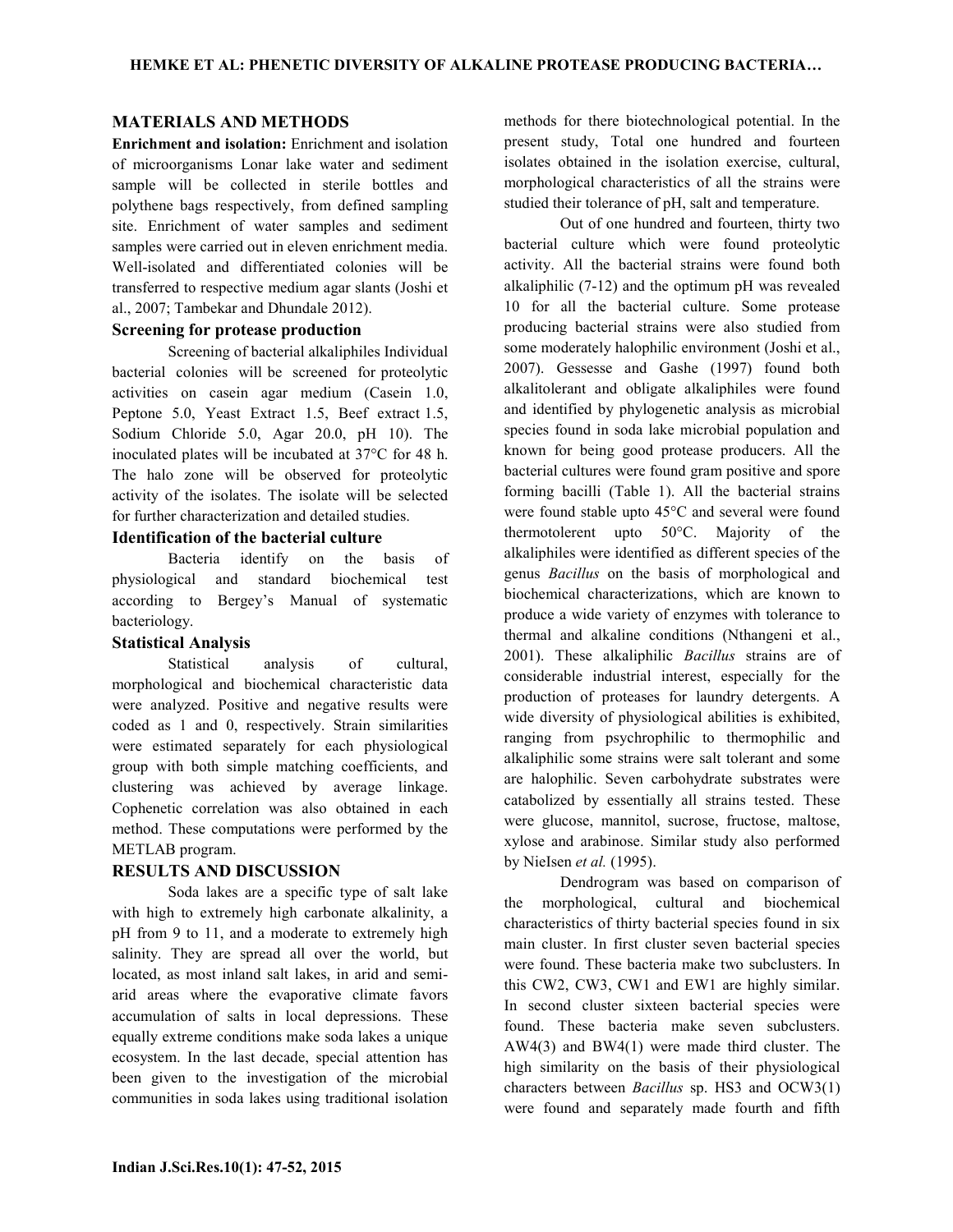cluster respectively, on the basis of their physiological characters. In sixth cluster, three bacterial species were found. The high similarity on the basis of their physiological characters between DS3, DS7 and HS4 (Fig 2).

OCW3(1) shows highest proteolytic activity with 40 mm zone. BW4(4), DW4(1), BS1(1), CW3(3) and ODW3(2) also show high proteolytic activity by producing zone within range of 21-25 mm. From BW1(1) to DS7 bacteria shows moderate proteolytic activity by producing zone within the range of 16-20 mm. The minimum proteolytic activity was seen from IW3 to HS3. Our current work is interested with casein hydrolyzing enzymes from some of the strains isolated during this study. All these strains and the enzymes are also being evaluated as catalysts in biotechnological applications involving hydrolytic reactions (Fig 3).

Finding of this study provides a opportunity for protease producing bacterial diversity from Lonar Lake. Thus these alkaline enzymes have industrially usable due to their tolerance to industrial process (Horikoshi. 1999). This study indicated the alkaliphilic indigenous bacteria as wealth origination of enzyme but it needs to explore for the enzyme production and purification. Now a day the high demand of enzyme has great regard to the future for improvement in properties for biotechnological applications and producing novel enzymes for broad range to industrial level because of molecular enzymology. The developing novel techniques in genetic engineering with great knowledge of structure and function are allowing industrial needs and the exploration of novel applications (Gupta et al., 2004). For understanding of role and structures of

microbial communities for multipurpose approach is necessary, cultivability of the microorganisms important for the study of their physiology and metabolism (Borsodi et al., 2005; Joshi et al., 2007).

### **CONCLUSION**

The present study was carried out with the purpose of defining proteolytic enzyme from haloalkaliphilic bacterial strain, which were adapted to live at extreme salt and alkaline environments. In our study, the culturable dependent approach was applied to study the protease producing bacteria from Lonar crater. These extreme haloalkaliphiles in general were specialist since them able to survive under alkaliphilic conditions and may be useful for industrial application. The cultivation based methods have a great importance in research, providing the possibility in investigations of biotechnologically significant bacterial isolates under laboratorial stipulation and this work revealed a data for supporting further studies of enzyme producing bacteria from these evidently alkaliphilic habitats. In the present study the physiological and biochemical were used for the identification of bacterial culture but the biochemical results suggest that, the bacterial culture were belonging to Bacillus. However, the conventional bacterial classification methods based on the morphology, physiology and biochemical test were time consuming. But at the same time it is necessary for the screening of the bacterial culture to avoid the replicating culture for sequencing and other genetic method for identification of bacteria in future. However, It would be more instructive if proteolytic enzymes are purified from the isolates and then characterized, which is the further planning of the currentinvestigation

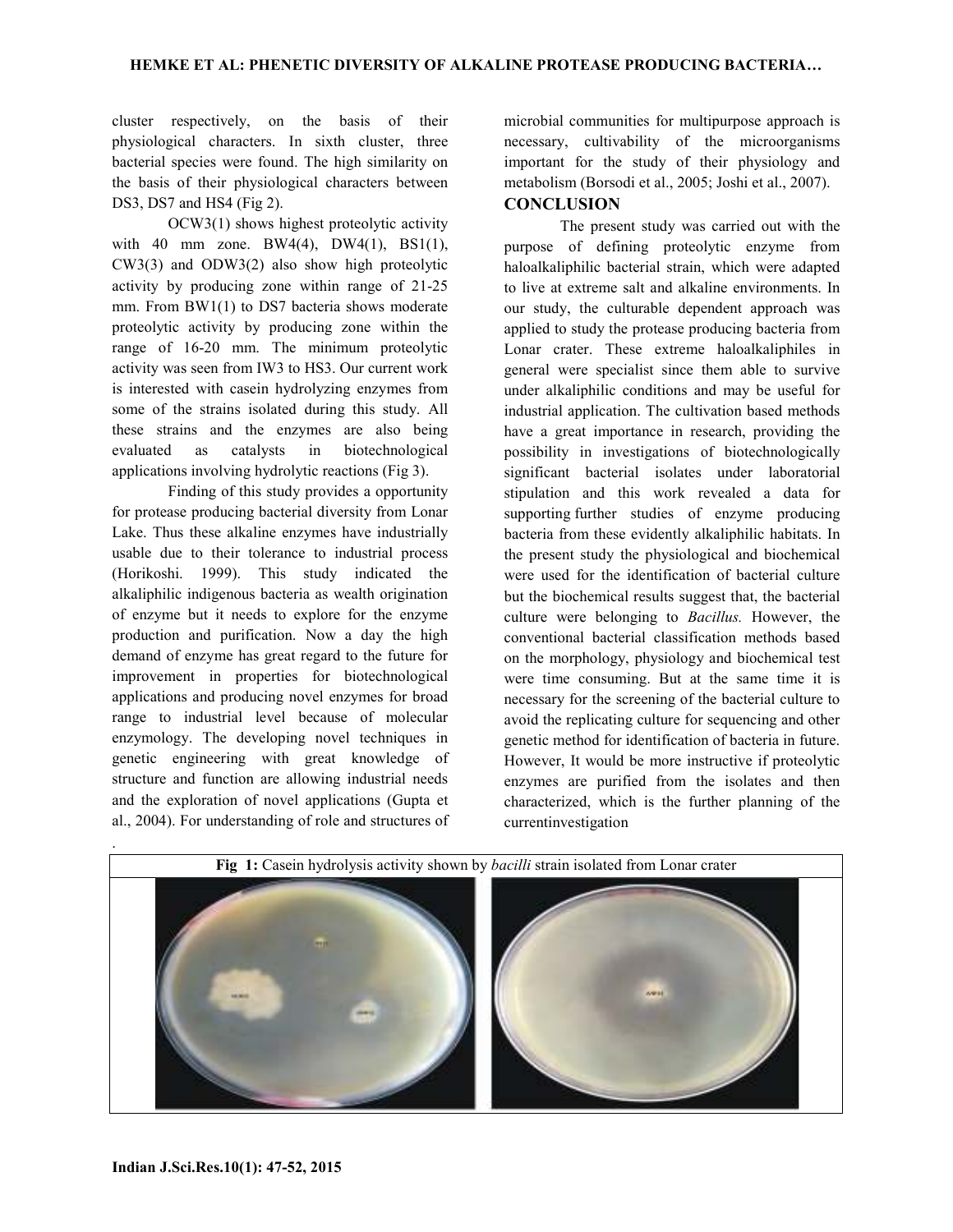#### HEMKE ET AL: PHENETIC DIVERSITY OF ALKALINE PROTEASE PRODUCING BACTERIA…



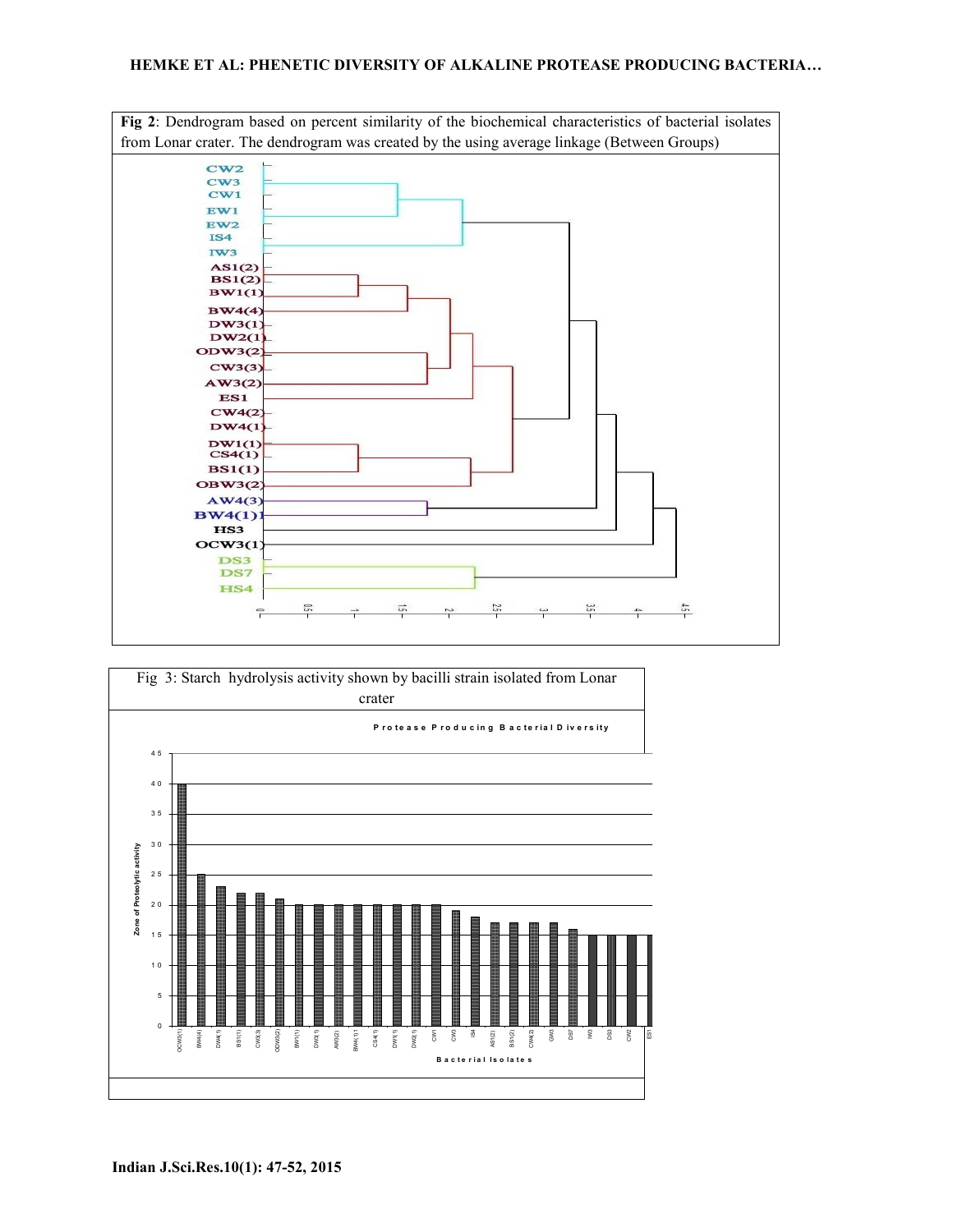## HEMKE ET AL: PHENETIC DIVERSITY OF ALKALINE PROTEASE PRODUCING BACTERIA…

|                    | Table 1: Morphological, cultural and physiological characteristics of bacteria |                                                                                |                      |                         |                           |                            |                                      |                    |                   |                 |                          |                          |                          |                          |                          |                          |                           |
|--------------------|--------------------------------------------------------------------------------|--------------------------------------------------------------------------------|----------------------|-------------------------|---------------------------|----------------------------|--------------------------------------|--------------------|-------------------|-----------------|--------------------------|--------------------------|--------------------------|--------------------------|--------------------------|--------------------------|---------------------------|
| Isolation Code     | Gram Reaction                                                                  | $\begin{array}{c} \mathrm{Shape}\ \mathrm{of}\\ \mathrm{Bacteria} \end{array}$ | Enrichment<br>medium | Size of Colony          | Pigment                   | Shape of Colony            | Elevetion                            | Edge               | Catalase          | Oxidase         | Glucose                  | Arabinose                | Mannitol                 | Xylose                   | Sucrose                  | Maltose                  | Fructose                  |
| AS1(2)             | $+$                                                                            | Long Rod                                                                       | $\mathbf{A}$         | 1                       | White                     | Circular                   | Effuse                               | Entire             | $^{+}$            |                 | $\! + \!\!\!\!$          | $\overline{\phantom{a}}$ | $\overline{\phantom{m}}$ |                          | $\overline{\phantom{a}}$ |                          | $\overline{\phantom{a}}$  |
| BS1(2)             | $\! + \!\!\!\!$                                                                | Long Rod                                                                       | $\, {\bf B}$         | $\mathbf{1}$            | White                     | Circular                   | Effuse                               | Entire             | $^{+}$            |                 | $\! + \!\!\!\!$          | $\overline{a}$           |                          |                          | $\overline{a}$           |                          |                           |
| BW1(<br>1)         | $\! + \!\!\!\!$                                                                | Long Rod                                                                       | $\, {\bf B}$         | $\mathbf{1}$            | White                     | Circular                   | Convex                               | Entire             | $^+$              | $\! + \!\!\!\!$ | $+$                      | $\blacksquare$           | $\overline{a}$           | $\overline{\phantom{a}}$ | $\overline{a}$           |                          | $\overline{\phantom{a}}$  |
| <b>BW4(</b><br>4)  | $\! + \!\!\!\!$                                                                | Long Rod                                                                       | $\, {\bf B}$         | $\mathbf{1}$            | Colourles<br>S            | Circular                   | Effuse                               | Entire             | $^+$              | $\! + \!\!\!\!$ | $\overline{\phantom{a}}$ | $\blacksquare$           | $\overline{\phantom{m}}$ | $\overline{a}$           | $\overline{\phantom{a}}$ | $\overline{a}$           | $\overline{\phantom{a}}$  |
| CW4(<br>2)         | $\! + \!\!\!\!$                                                                | Long Rod                                                                       | $\mathcal{C}$        | 3                       | White                     | Circular                   | Umbonat<br>e                         | Entire             | $^{+}$            | $\! + \!\!\!\!$ | $\overline{\phantom{a}}$ | $\overline{\phantom{a}}$ | $\overline{\phantom{a}}$ | $\overline{\phantom{a}}$ | $\overline{\phantom{a}}$ |                          | $\blacksquare$            |
| DW3(<br>1)         | $\! + \!\!\!\!$                                                                | Long Rod                                                                       | D                    | 3                       | White                     | Circular                   | Effuse                               | Entire             | $+$               | $\! + \!\!\!\!$ | $+$                      |                          |                          | $\overline{\phantom{a}}$ | $+$                      |                          | $\overline{\phantom{0}}$  |
| DW4(<br>1)         | $\boldsymbol{+}$                                                               | Long Rod                                                                       | D                    | $\overline{2}$          | White                     | Circular                   | Umbonat<br>e                         | Entire             | $^{+}$            |                 | $\blacksquare$           | $\overline{a}$           | $\overline{a}$           | Ĭ.                       | $\blacksquare$           |                          | $\overline{\phantom{a}}$  |
| AW3(<br>2)         | $\! + \!\!\!\!$                                                                | Long Rod                                                                       | $\mathbf{A}$         | 5                       | White                     | $C$ ircular                | Effuse                               | Conves<br>papilate | $^{+}$            | $\overline{a}$  | $\! + \!\!\!\!$          | $\overline{a}$           | $\! + \!\!\!\!$          | $\overline{\phantom{a}}$ | $\! + \!\!\!\!$          | $\overline{a}$           | $\overline{\phantom{a}}$  |
| AW4(<br>3)         | $\boldsymbol{+}$                                                               | Long Rod                                                                       | $\mathbf{A}$         | $\overline{4}$          | White                     | Irregula<br>r              | Effuse                               | cerenate           | $^{+}$            | $\! + \!\!\!\!$ | $\overline{\phantom{a}}$ | $\overline{\phantom{a}}$ | $\overline{\phantom{a}}$ | $\overline{a}$           | $\overline{\phantom{a}}$ | $\overline{a}$           | $\overline{\phantom{a}}$  |
| BS1(1)             |                                                                                | Long Rod                                                                       | $\mathbf{B}$         | $\overline{2}$          | Colourles<br>$\bf S$      | Circular                   | Umbonat<br>$\mathbf e$               | Entire             | $^{+}$            | $^{+}$          | $\blacksquare$           | $\overline{\phantom{a}}$ | $\overline{\phantom{a}}$ | $\overline{\phantom{a}}$ | $\overline{\phantom{a}}$ | $\overline{a}$           | $\overline{\phantom{a}}$  |
| BW4(<br>1)1        | $+$                                                                            | Filamentou<br>$\bf S$                                                          | B                    | $\overline{4}$          | Colourles<br>$\mathbf S$  | $\overline{\text{Curled}}$ | Effuse                               | cerenate           | $+$               | $+$             | $\overline{a}$           | $\overline{a}$           | $\overline{\phantom{a}}$ |                          | L,                       |                          |                           |
| CW3(<br>3)         | $\boldsymbol{+}$                                                               | Long Rod                                                                       | $\mathbf C$          | $\overline{\mathbf{3}}$ | White                     | $C$ ircular                | Effuse                               | Entire             | $^{+}$            | $+$             | $^{+}$                   | $^{+}$                   | $+$                      | $\overline{\phantom{a}}$ | $+$                      |                          | $\sim$                    |
| CS4(1)             | $+$                                                                            | Long Rod                                                                       | $\mathbf C$          | $\overline{2}$          | White                     | Circular                   | Umbonat<br>e                         | Entire             | $^{+}$            | $+$             | $\overline{a}$           | $\overline{a}$           | $\overline{a}$           | $\overline{a}$           | $\overline{a}$           | $\overline{a}$           | $\overline{\phantom{a}}$  |
| OCW3<br>(1)        | $+$                                                                            | Long Rod                                                                       | $\mathbf C$          | 6                       | White                     | Irregula<br>r              | Umbonat<br>e                         | Undulat<br>e       | $^{+}$            | $\overline{a}$  | $^{+}$                   | $+$                      | $+$                      | $\overline{a}$           | $+$                      | $\overline{a}$           | $+$                       |
| DW1(<br>1)         | $+$                                                                            | Long Rod                                                                       | D                    | $\overline{2}$          | White                     | Circular                   | Umbonat<br>e                         | Entire             | $^{+}$            |                 |                          | $\overline{\phantom{a}}$ | $\overline{a}$           | $\overline{a}$           | $\overline{a}$           |                          |                           |
| DW2(<br>1)         | $\! + \!\!\!\!$                                                                | Long Rod                                                                       | $\overline{D}$       | $\overline{3}$          | White                     | Circular                   | Effuse                               | Entire             | $+$               |                 |                          | $+$                      |                          |                          | $\pm$                    |                          |                           |
| <b>ODW</b><br>3(2) | $\! +$                                                                         | Long Rod                                                                       | ${\bf D}$            | $\overline{3}$          | White                     | Circular                   | Effuse                               | Entire             | $\qquad \qquad +$ | $+$             | $+$                      | $+$                      | $\qquad \qquad +$        |                          | $\! + \!$                |                          | $\overline{\phantom{a}}$  |
| OBW3<br>(2)        | $\boldsymbol{+}$                                                               | Long Rod                                                                       | $\mathbf{B}$         | $\mathbf{1}$            | Colourles<br>$\, {\bf S}$ | Circular                   | Raised<br>with<br>concave<br>belaved | Entire             | $^{+}$            |                 | $^{+}$                   | $\blacksquare$           | $+$                      |                          |                          |                          | $\overline{\phantom{a}}$  |
| IS4                |                                                                                | <b>Short Rod</b>                                                               | I                    | 1.5                     | Yellow                    | Circular                   | Convex                               | Entire             | $^{+}$            | $+$             | $+$                      | $+$                      | $+$                      | $^{+}$                   | $+$                      | $+$                      | $\! + \!\!\!\!$           |
| IW3                |                                                                                | Short Rod                                                                      | I                    | 1                       | Yellow                    | Circular                   | Convex                               | Entire             | $^{+}$            |                 | $+$                      |                          | $+$                      | $^{+}$                   | $+$                      | $^{+}$                   | $\! + \!\!\!\!$           |
| $\mathrm{EW1}$     | $\! + \!\!\!\!$                                                                | Short Rod                                                                      | $\mathbf E$          | 1                       | White                     | Circular                   | Convex                               | Entire             | $\! + \!\!\!\!$   |                 | $\! + \!\!\!\!$          | $\! + \!\!\!\!$          |                          | $^{+}$                   |                          |                          | $\! + \!\!\!\!$           |
| ${\rm EW2}$        | $\boldsymbol{+}$                                                               | Short Rod                                                                      | $\overline{E}$       | 1                       | White                     | Circular                   | Convex                               | Entire             | $^{+}$            |                 | $^{+}$                   | $\boldsymbol{+}$         | $\overline{\phantom{a}}$ | $^{+}$                   | $\overline{\phantom{a}}$ |                          | $\! +$                    |
| DS3                | $\! + \!\!\!\!$                                                                | Short Rod                                                                      | ${\bf D}$            | 1.5                     | Yellow                    | Oval                       | Convex                               | Irregular          | $\qquad \qquad +$ | $\! + \!\!\!\!$ | $\! + \!\!\!\!$          | $+$                      | $+$                      | $^{+}$                   | $\! + \!\!\!\!$          | $^{+}$                   | $\qquad \qquad +$         |
| DS7                | $\! + \!\!\!\!$<br>$\boldsymbol{+}$                                            | Short Rod                                                                      | D<br>$\overline{C}$  | $\overline{2}$          | Yellow<br>Colourles       | Oval                       | Convex                               | Irregular          | $^{+}$            | $+$             | $^{+}$                   | $+$                      | $+$                      | $^{+}$<br>$+$            | $\! + \!\!\!\!$          | $^{+}$                   | $\qquad \qquad +$<br>$^+$ |
| CW1                |                                                                                | Short Rod                                                                      |                      | $\mathbf{1}$            | $\bf S$                   | Circular                   | Convex                               | Entire             | $^{+}$            |                 | $\! + \!\!\!\!$          | $\! + \!\!\!\!$          | $\overline{\phantom{a}}$ |                          | $\! + \!\!\!\!$          | $\overline{\phantom{a}}$ |                           |